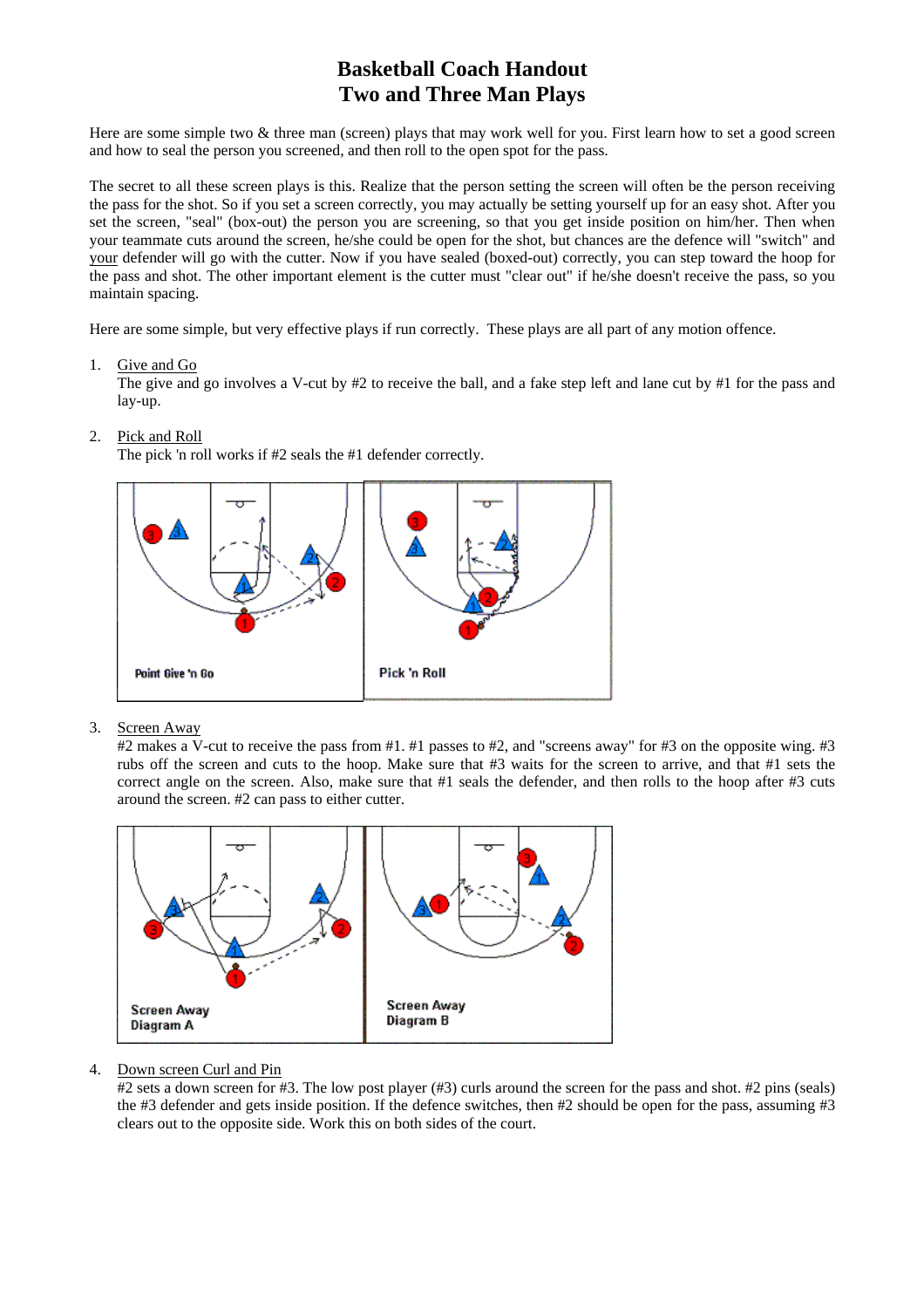### **Basketball Coach Handout Two and Three Man Plays**



### 5. Back-screen and Pin

#5 (low post) comes up and sets a back- screen for the wing (#3). The wing cuts backdoor around the screen to the hoop for the pass and shot. #5, who has screened the #3 defender, "pins" the defender and gets inside position. If the defence switches, he/she (#5) should be open after releasing to the hoop for the pass and lay-up, assuming that #3 clears out to the opposite side.



6. Feed the Low Post, Defender Behind

The wing player should to try to make the pass to the low post when the defender is playing behind him/her. Once the pass is made, the opposite post should move to the high post, to allow spacing for #4 to make the post move on his defender. #2 can cut to the corner for the "inside-out" pass and shot.



7. Defender Fronting the Low Post

#5 has to recognize this situation, and then flash to the ball-side high post position to receive the pass from #1. #4 should "pin", or seal, his defender and get inside position for the bounce pass (or high lob) from #5. The passing must be quick from #2 to #5 to #4. The other option here is having #4 pin the defender and "step-off" toward the hoop for the high lob pass directly from #2 to #4.